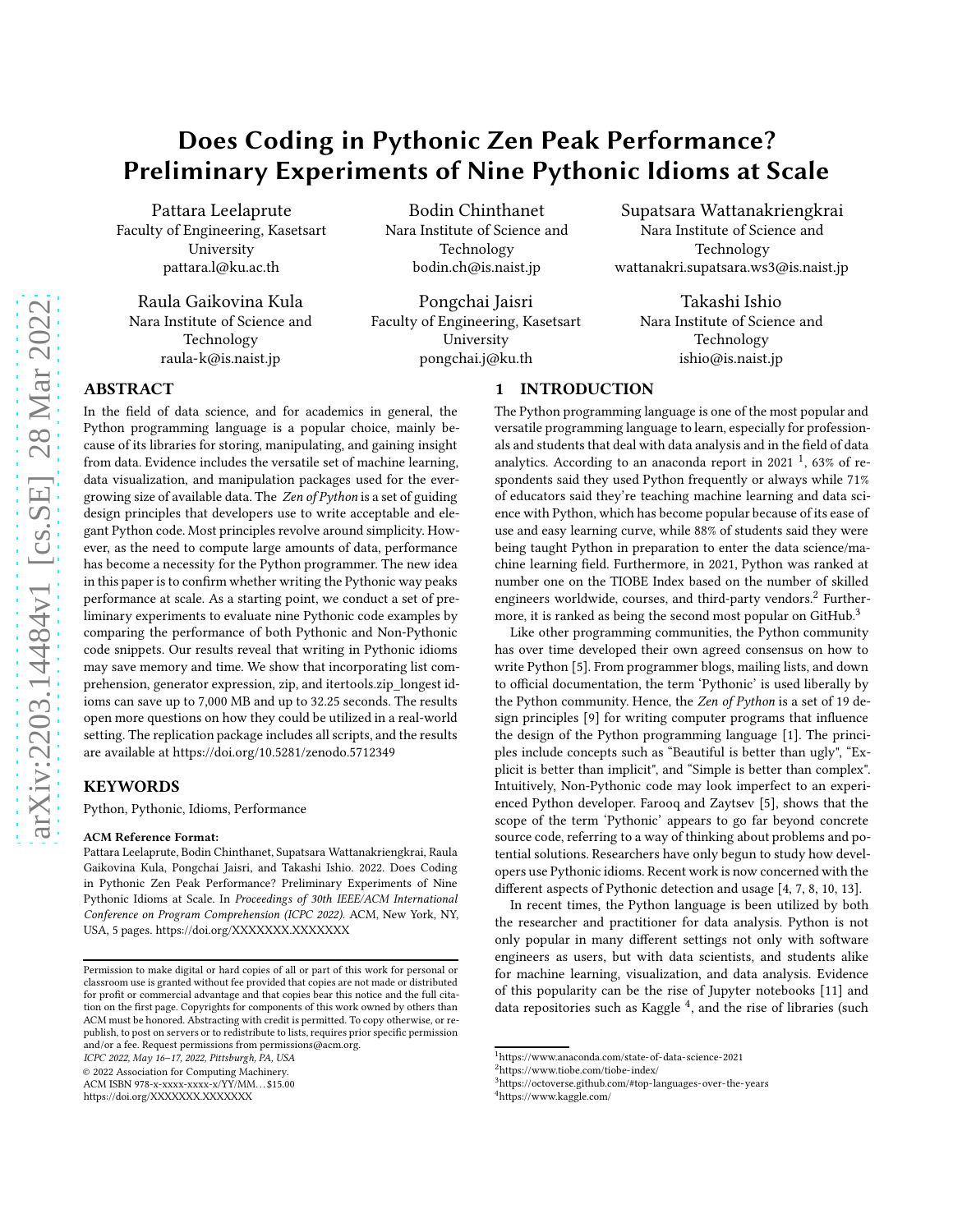ICPC 2022, May 16-17, 2022, Pittsburgh, PA, USA Pattara Leelaprute, Bodin Chinthanet, Supatsara Wattanakriengkrai, Raula Gaikovina Kula, Pongchai Jaisri, and Takashi Ishio

as Scikit-learn, $^5$  $^5$  TensorFlow, $^6$  $^6$  and Keras $^7$  $^7$ ). With the increase in software artifacts becoming available on sites such as GitHub, the Pythonic programmer need to handle size, complexity and memory constraints.

The new idea in this paper is to start preliminary investigations into the performance of Pythonic code in terms of memory and execution. In a case study of nine Pythonic idioms (i.e., list comprehension, dict comprehension, generator expression, yield, lambda, defaultdict, deque, zip, zip\_longest), we run a performance test under different input level settings (up to 100,000,000 integer instances) to test memory and execution usage. Results indicate that some performance benefits are realized at larger computations for some idioms. Encouraged by the results, our future plan includes empirical evaluation on real-world applications.

### 2 A CATALOG OF NINE PYTHONIC IDIOMS

We target nine Pythonic idioms identified in prior works [\[4](#page-4-4), [5\]](#page-4-1) and acknowledged to have performance benefits through a literature review and developer interviews. We now explain each idiom and show its example. $8$ 

1. List comprehension is a concise way of constructing new lists from other sequences, such as applying an operation to each element (similar to 'map' in other languages).

```
# Note: n is integer
result\_list = [el for el in range(n)]
```
2. Dict comprehension is similar to list comprehension but is used for constructing dictionaries, e.g., 'Maps' in other languages.

```
dict\_compr = {k: k * 2 for k in range(n)}
```
3. Generator expression is also similar to a list comprehension, but for lazily generating sequences.

```
# Note: n is integer
result = sum((x * 2 for x in range(n)))
```
4. yield. creates generators instead of utilizing return. It is an easier way to write generators than to build an iterator (using the \_\_next\_\_ magic method).

```
# Note: n is integer
def two_time s_range(n)for it in range(n):
        yield it ∗ 2
```
# Note: n is integer

5. lambda. implements anonymous functions.

```
# Note: n is integer
       n_list is list of n integer elements
result = sum(map(lambda it: it*2 + 2, n_list))
```
6. collections.defaultdict. is similar to a simple dictionary, but when accessing a non-existent key, a default value is added and returned in place of raising an exception.

```
# Note: n is integer
        n_list is list of n integer elements
from collections import defaultdict
def add_new_value_in_dict_bythonic(n_list):num dict = de f ault dict( int )
    for key in n_list :
```

```
^5https://scikit-learn.org
```

```
7https://keras.io
```
num\_dict [key] -= key return num\_dict

7. collections.deque is a generalization of constructing stacks and queues.

```
# Note: n is integer
from collections import deque
def add_new_value_in_value\_ppthonic(n):
    num\_queue = deque([])for num in range(n):
        if num % 4 == 0:
             num_queue . append ( num )
         elif num % 4 == 1:
             num queue . a p p e n d l e f t ( num )
         elif num % 4 == 2:
             num_queue . pop ( )
         else :
             num_queue . popleft ( )
    return num_queue
```
8. zip. accepts two or more iterables and returns a new iterator where each i-th element yielded is a tuple containing the i-th elements of each input.

```
# Note: n is integer
       a_list is list of n integer elements
       b_list is list of n/2 integer instances
for a, b in zip (a_1ist, b_1ist):
   result = min(a, b)
```
9. itertools consist of several functions such as zip\_longest, starmap, tee, and groupby.

```
# Note: n is integer
        a_list is list of n integer elements
       b_list is list of n/2 integer instances
from itertools import zip_longest
for a, b in zip\_longest(a\_list, b\_list, fillvalue = -1):
  result = min(a, b)
```
## 3 EXPERIMENT SETUP

We now describe our experiment setup used for the study. As aforementioned, we provide scripts and datasets as a replication package.

#### 3.1 Tools for measurements

For our experiment environment, we implemented a framework to measure memory usages and execution times. Using the memoryprofiler library [\[2\]](#page-4-10), we measured the full memory usage of a Python process with the execution timestamp.

For the environment specification, we used a single machine with AMD Ryzen Threadripper 3970X CPU and 128 GB of DDR4 RAM. Note that our framework was executed on Ubuntu 20.04 operating system with CPython version 3.9.7 and used only a single process per execution.

#### 3.2 Input Parameters

For the experiment, we performed at total of 9 runs, each time increasing the input size of the computation. Hence, for each of the nine Pythonic and non-Pythonic code, we input a list of integer instances from 1 and multiply it by 10 up to  $10^8$  (i.e., in total 9 different input sizes). Each run was labeled as Run = 1 to 9 respectively. This way, the highest setting is 100,000,000 of random numbers in the single list. Due to the fact that each run could be non-deterministic and other factors that may impact the run time, we repeat each run experiment for 100 times.

<span id="page-1-0"></span><sup>6</sup><https://www.tensorflow.org>

<span id="page-1-3"></span><span id="page-1-2"></span><sup>8</sup>These examples were synthesized from an online catalog of Pythonic idioms provided by Alexandru et al. [\[4](#page-4-4)]:<https://pythonic-examples.github.io>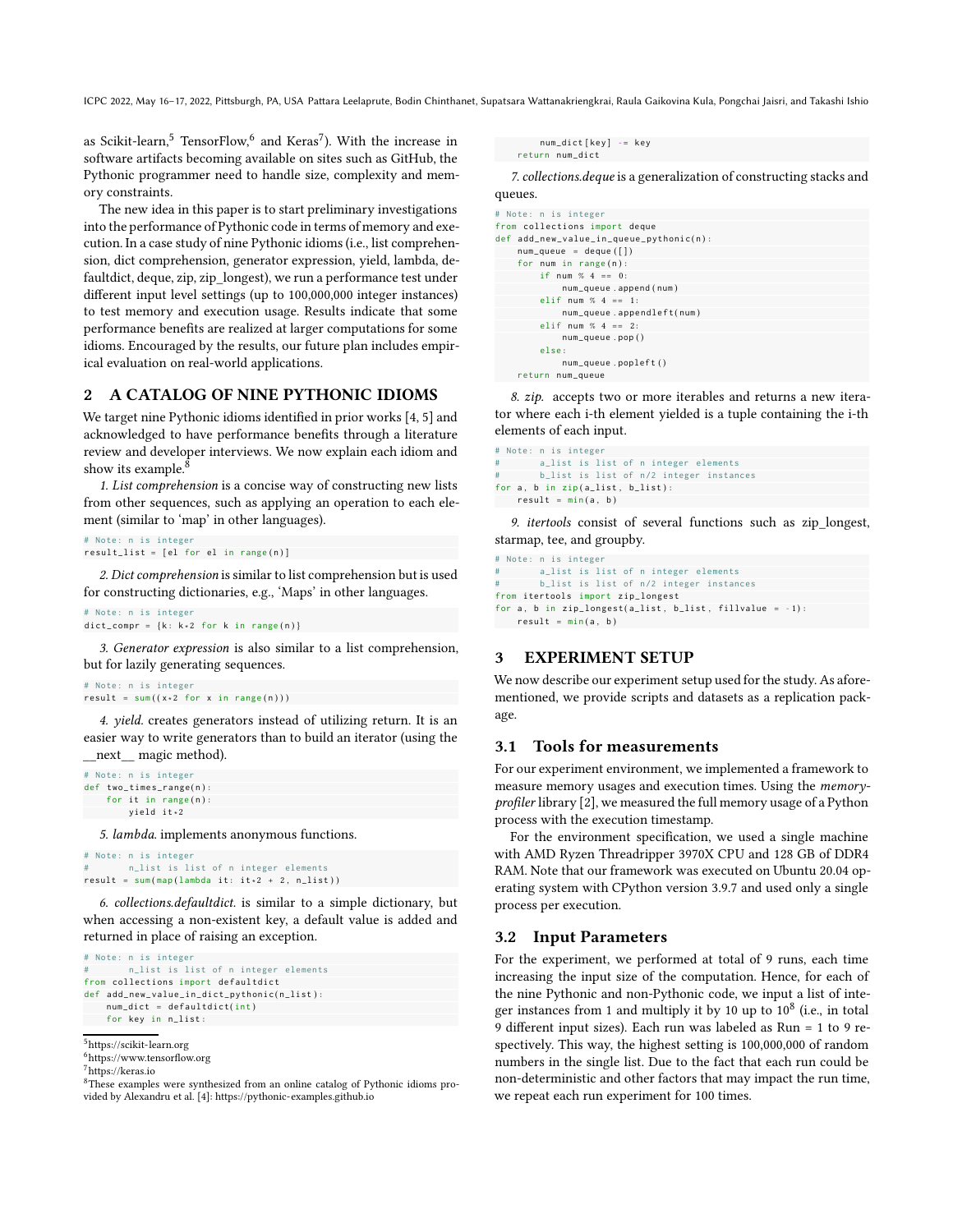To calculate the improvements, we find the difference in medians of both memory usage and execution time for each run. Note that we only report if there is improvement over the non-Pythonic code. Overall, we find that the improvements in both megabytes (MB) and seconds increase at the runs increase, as is shown by Table [1.](#page-2-0)

Observation 1: Results indicate that performance differences become apparent at higher input computations.

## 3.3 Data Analysis

For the rest of the analysis, we focus on the highest run setting (i.e., Run = 9). We then report the median and mean memory (in megabytes MB) and execution times (in seconds).

In order to statistically validate the differences between the performance of Pythonic and Non-pythonic codes, we apply an independent sample t-test [\[12\]](#page-4-11). We test the null hypothesis that "the performance of Pythonic and Non-pythonic codes are the same". The parameters are set the effect size using Cohen's d which indicate differences between two means based on the standard deviation of the population. The interpretation is listed as follows: (1)  $0 \le d$ < 0.1 as Very small, (2) 0.1 ≤ d < 0.35 as Small, (3) 0.35 ≤ d < 0.65 as Medium, (4)  $0.65 \le d < 0.9$  as Large, or (5)  $d \ge 0.9$  as Very large. For a statistical test, we use NumPy [\[6](#page-4-12)], SciPy [\[14\]](#page-4-13), and researchpy [\[3](#page-4-14)].

## 4 ANALYSIS 1 - MEMORY CONSUMPTION

Table [2](#page-3-0) shows the summary statistics of memory usage for each Pythonic and Non-pythonic code at the highest input points (size is in Run = 9). Under these settings, we find that five out of nine Pythonic idioms had significant memory performance improvements when compared to the Non-pythonic counterparts (i.e., highlighted in green, statistically significant difference and have large effect size). The Pythonic idiom that peak performance is List comprehension, Generator expression, yield, zip and itertools.zip\_longest. We also find that using itertoools.zip\_longest can save more memory than other idioms (i.e., a median difference of 6,965.85 MB, an effect size is 65,805.65 standard deviations or very large).

On the other hand, there is no significant difference from Dict comprehension, lambda (equally 3,882.95 MB), collections.defaultdict (equally 14,337.73 MB) and collections.deque (equally 19.00 MB). We believe that this is because both idioms use a multiple iterators in parallel, so it does not allocate extra space for pairing those items in the lists.

Observation 2: Five out of nine Pythonic idioms statistically significantly consume less memory than their Nonpythonic counterparts. (i.e., List comprehension, dict comprehension, generator expression, yield, lambda, zip and itertools.zip\_longest )

#### 5 ANALYSIS 2 - EXECUTION TIME

Table [3](#page-3-1) shows summary statistics for execution times at the highest setting (Run = 9). Here we find that eight out of nine Pythonic idioms improve the execution times (i.e., statistically significant difference and have very large effect size are highlighted in green in the Table). The Pythonic idioms are List comprehension, Dict comprehension, Generator expression, yield, lambda, collections.deque, zip and itertools.zip\_longest. We can see that using Pythonic idiom can save up to 32.25 seconds (i.e., from itertools.zip\_longest).

Also from Table [3,](#page-3-1) we find that collections.defaultdict took more execution times than Non-pythonic code style (i.e., 25.41 seconds > 18.57 seconds, highlighted in yellow). As stated in the official Python document, defaultdict is a subclass of the built-in dict class. We suspect that the new mechanism of defaultdict causes the slower speed than the built-in dict, even though it helps developers write a shorter code. Note that with our experiment setup, the time differences are still within one minute.

Observation 3: Eight out of nine idioms were faster in execution than the Non-pythonic counterparts at scale. The only exception was the collections.defaultdict idiom.

| Runs (MB secs)    |                                                      |                |                   |                |                   |                  |                   |                  |
|-------------------|------------------------------------------------------|----------------|-------------------|----------------|-------------------|------------------|-------------------|------------------|
| $\Delta \omega$ 1 | $\triangle$ @2                                       | $\triangle$ @3 | $\Delta \omega$ 4 | $\triangle$ @5 | $\Delta \omega$ 6 | $\triangle$ @7   | $\Delta \omega$ 8 | $\Delta \omega$  |
| $0.05$   -        | $\overline{\phantom{0}}$<br>$\overline{\phantom{a}}$ | - 1 -          | $0.02$   -        | $-1-$          | 0.07   0.01       | $0.02 \mid 0.06$ | 0.05   0.58       | $0.05$   5.78    |
| $0.01$   -        | $-1 -$                                               | - 1 -          | $-1-$             | $0.02$  -      | $0.03$   -        | $-10.04$         | $-10.45$          | $-14.46$         |
| $-1-$             | $0.03$   -                                           | - 1 -          | $0.01$   -        | $0.21$   -     | $3.82$   -        | 38.61   0.01     | 386.36   0.11     | 3,863.95   1.10  |
| $-1-$             | $0.03$   -                                           | $0.04$  -      | -1-               | $0.19$ -       | $4.10$   -        | 38.92   0.02     | 386.58   0.17     | 3,864.13   1.70  |
| $0.02$   -        | $-1 -$                                               | $0.05$  -      | $-1-$             | $-1-$          | $-1 -$            | 0.02   0.01      | $-10.05$          | $-10.53$         |
| $-1-$             | $0.03$   -                                           | - 1 -          | - 1 -             | $0.01$   -     | - 1 -             | $-1-$            | $-1-$             | $-1-$            |
| $0.01$   -        | $-1-$                                                | $-1 -$         | - 1 -             | $0.02$  -      | $0.05$   -        | $-10.02$         | $-10.22$          | $-12.07$         |
| $0.04$   -        | $-1 -$                                               | - 1 -          | - 1 -             | $0.28$  -      | $3.61 \mid 0.01$  | 34.90   0.12     | 348.50   1.13     | 3,481.89   11.02 |
| $0.01$   -        | $-1-$                                                | $0.02$  -      | - 1 -             | $0.79$   -     | 7.26   0.04       | 70.01   0.35     | 696.79 3.28       | 6,964.85   32.25 |
|                   |                                                      |                |                   |                |                   |                  |                   |                  |

<span id="page-2-0"></span>Table 1: Summary statistics of median improvement of Pythonic code over Non-Pythonic code in terms of memory usages and execution times (MB | seconds) from Run = 1 to 9 (i.e.,  $10^0$  to  $10^8$  integer instances). "-" refers to no improvement.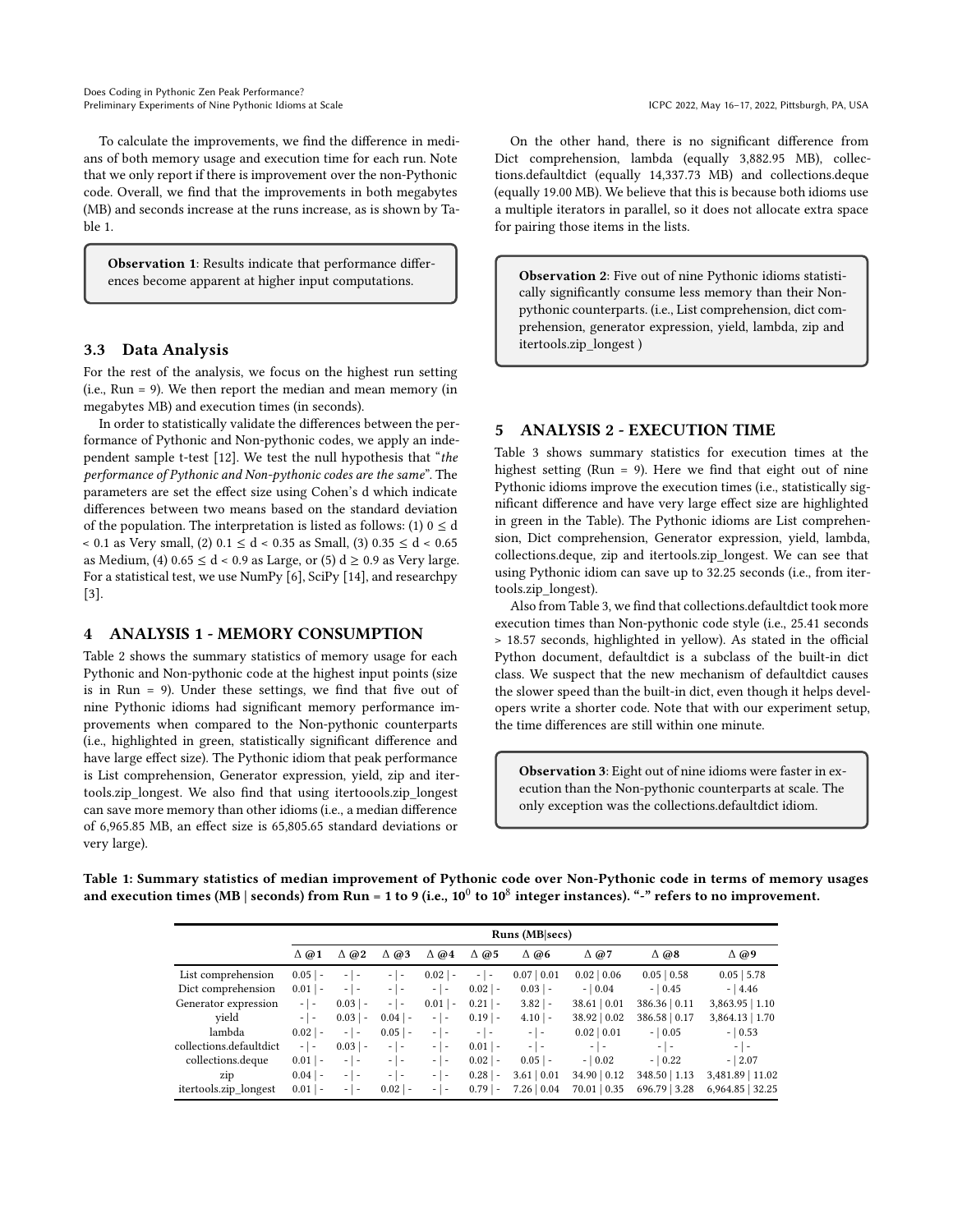<span id="page-3-0"></span>ICPC 2022, May 16-17, 2022, Pittsburgh, PA, USA Pattara Leelaprute, Bodin Chinthanet, Supatsara Wattanakriengkrai, Raula Gaikovina Kula, Pongchai Jaisri, and Takashi Ishio

Table 2: Summary statistics and comparison of memory usages (in MB) between Pythonic and Non-pythonic codes. This result is taken from Run = 9 (i.e., 10<sup>8</sup> integer instances).  $\Delta$  is improvement of Pythonic code over Non-Pythonic code (based on median).

|                         | Pythonic  |           |           | Non-Pythonic |           |           | Λ                        | t-test                   | Cohen's d              |  |
|-------------------------|-----------|-----------|-----------|--------------|-----------|-----------|--------------------------|--------------------------|------------------------|--|
|                         | Median    | Mean      | <b>SD</b> | Median       | Mean      | <b>SD</b> |                          | $(p-value < 0.001)$      |                        |  |
| List comprehension      | 3,883.11  | 3,883.07  | 0.14      | 3.883.15     | 3.883.18  | 0.11      | 0.05                     |                          | $0.83$ (Large)         |  |
| Dict comprehension      | 13,248.52 | 13.248.54 | 0.10      | 13.248.50    | 13.248.51 | 0.10      |                          | $\overline{\phantom{a}}$ | $0.30$ (Small)         |  |
| Generator expression    | 19.00     | 19.03     | 0.13      | 3,882.95     | 3.882.97  | 0.11      | 3.863.95                 | ✓                        | 32,593.93 (Very large) |  |
| vield                   | 19.04     | 19.04     | 0.13      | 3,883.17     | 3,883.18  | 0.11      | 3.864.13                 |                          | 32,540.98 (Very large) |  |
| lambda                  | 3.882.95  | 3.882.97  | 0.10      | 3.882.95     | 3.882.97  | 0.10      | $\overline{\phantom{a}}$ |                          | 0.01 (Very small)      |  |
| collections.defaultdict | 14,337.73 | 14.337.76 | 0.09      | 14.337.73    | 14,337.75 | 0.11      | ۰                        |                          | $0.10$ (Small)         |  |
| collections.deque       | 19.00     | 19.05     | 0.13      | 19.00        | 19.04     | 0.13      |                          | $\overline{\phantom{a}}$ | 0.05 (Very small)      |  |
| zip                     | 5.815.28  | 5.815.30  | 0.10      | 9.297.17     | 9.297.18  | 0.10      | 3.481.89                 | $\checkmark$             | 33,629.04 (Very large) |  |
| itertools.zip longest   | 5,815.28  | 5,815.30  | 0.11      | 12,780.13    | 12.780.15 | 0.10      | 6,964.85                 |                          | 65,805.65 (Very large) |  |

<span id="page-3-1"></span>Table 3: Summary statistics and comparison of execution times (in seconds) between Pythonic and Non-pythonic codes. This result is taken form Run = 9 (i.e., 10 $^{\bar{8}}$  integer instances).  $\Delta$  is improvement of Pythonic code over Non-Pythonic code (based on median).

|                         | Pythonic |       | Non-Pythonic |        |       | $\Lambda$ | t-test | Cohen's d           |                    |
|-------------------------|----------|-------|--------------|--------|-------|-----------|--------|---------------------|--------------------|
|                         | Median   | Mean  | <b>SD</b>    | Median | Mean  | <b>SD</b> |        | $(p-value < 0.001)$ |                    |
| List comprehension      | 3.04     | 3.04  | 0.02         | 8.82   | 8.85  | 0.24      | 5.78   |                     | 34.14 (Very large) |
| Dict comprehension      | 10.98    | 11.01 | 0.16         | 15.44  | 15.45 | 0.32      | 4.46   |                     | 17.24 (Very large) |
| Generator expression    | 6.19     | 6.23  | 0.17         | 7.29   | 7.3   | 0.09      | 1.10   | ✓                   | 7.58 (Very large)  |
| vield                   | 7.06     | 7.12  | 0.22         | 8.76   | 8.76  | 0.06      | 1.70   | ✓                   | 10.28 (Very large) |
| lambda                  | 11.99    | 11.99 | 0.17         | 12.52  | 12.51 | 0.14      | 0.53   |                     | 3.36 (Very large)  |
| collections.defaultdict | 25.41    | 25.53 | 0.56         | 18.57  | 18.65 | 0.38      | ٠      |                     | 14.28 (Very large) |
| collections.deque       | 12.33    | 12.32 | 0.09         | 14.4   | 14.41 | 0.11      | 2.07   | ✓                   | 20.95 (Very large) |
| zip                     | 15.8     | 15.79 | 0.37         | 26.82  | 26.85 | 0.45      | 11.02  |                     | 26.85 (Very large) |
| itertools.zip_longest   | 28.18    | 28.39 | 0.89         | 60.44  | 60.44 | 0.91      | 32.25  |                     | 35.36 (Very large) |

## 6 IMPLICATIONS AND FUTURE **CHALLENGES**

We now discuss the implications and challenges for our research directions.

## 6.1 Limitations

A key limitation of this work is that our code examples may not reflect what is practiced in real-world application. Furthermore, we are unsure the extent to which we could find and replace the non Pythonic code with their Pythonic counterparts. Another key limitation is the execution environment. Currently our setup is using a high-powered machine. This might not be realistic in a setting where the user may use a lower specification machine or have less available memory. We also need to consider whether or not these Pythonic codes are prevalent in the wild. Finally, in this study, we only focus on nine Pythonic examples. There may be other forms of Pythonic writing that are not covered by this research. We envision that all these limitations open up future avenues for research.

#### 6.2 Implications

The main takeaway message for the paper is that writing Pythonic code does matter at scale. We are not sure to what extent that this may relate to real-world examples but shows that it is worth exploring in the future.

For Python programmers, our results are encouraging for data scientist and other Python programmers that deal with large computations and limited memory and time. Furthermore, as a community, it is another reason to encourage newcomers to exploit the benefits of writing the Pythonic way. For instance, it is worthwhile to incorporate list comprehension, generator expression, zip and itertools.zip\_longest as they save both time and memory. One example of a set of Python programmers would be the maintainers of PyPI libraries that deal with large datasets.

For researchers, based on these results similar to [\[10\]](#page-4-7), tool support could be used to assist with suggestions to change non-Pythonic to their Pythonic versions. The tool could be helpful for novices, or for developers that programming in multiple languages and are unaware of the Pythonic way.

For educators, it would be useful to introduce such idioms to students that would like to fully maximize their usage of the language. We suggest that this could be part of the more advanced level of usage of the Python programming language.

## 6.3 Challenges and Future Directions

We identify three key challenges for future research directions. The first challenge is to detect and retrieve Pythonic idioms in the wild. The second challenge for analyzing Python code in the wild is automatic compiling real-world code. The final challenge is to evaluate whether or not the savings in performance makes a difference in that certain scenario. In this case, we would have to conduct a user